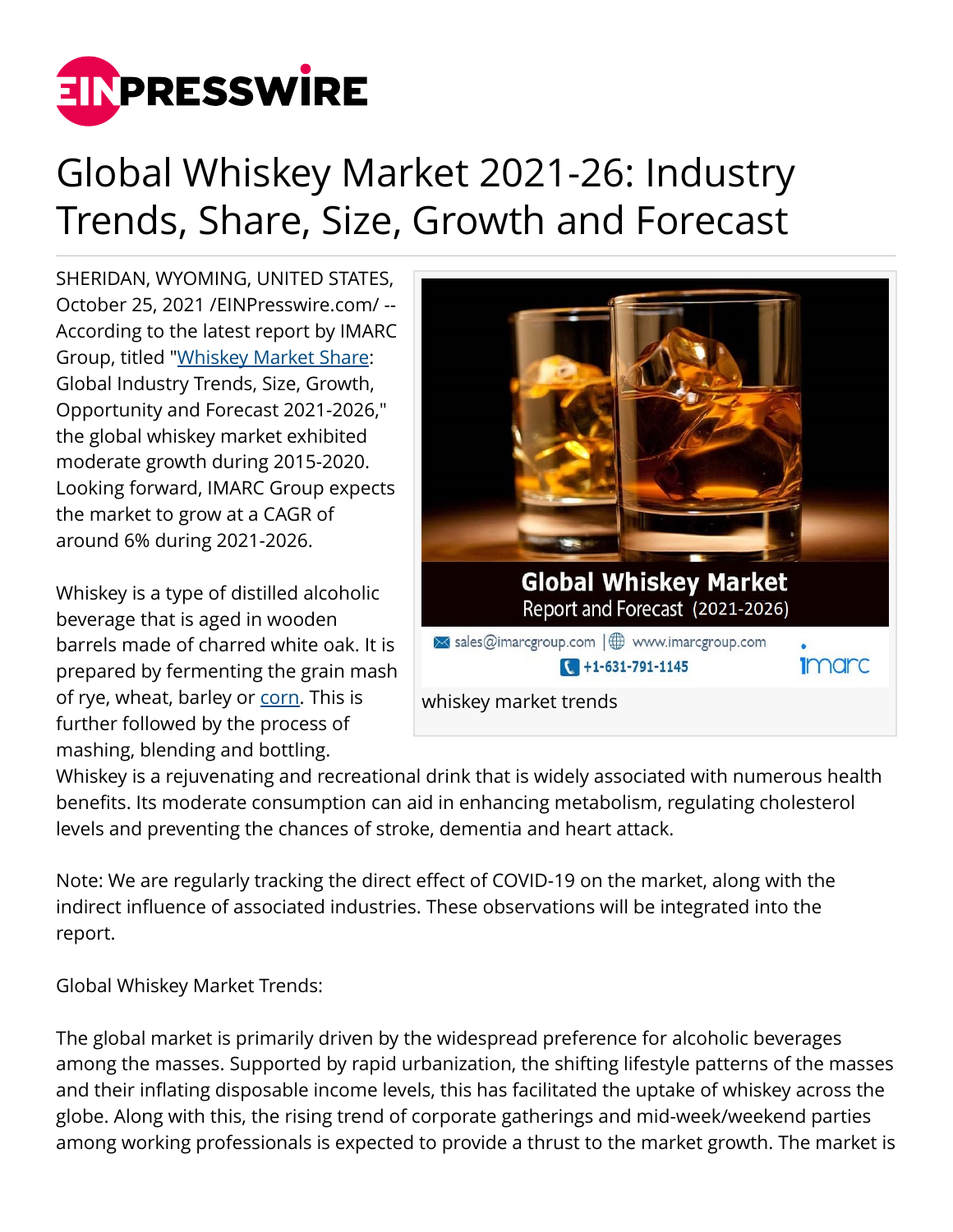further driven by continual innovations and advancements in the manufacturing processes of alcoholic drinks. Furthermore, the introduction of organic whiskey that is prepared from organic barley aged in virgin oak casks is gaining widespread prominence among the masses. Coupled with the growing popularity of online retail alcohol stores that offer ease of access, a vast array of product selections and a hassle-free shopping experience with flexible [payment](http://bit.ly/2JPkc4N) options, this is expected to provide an impetus to the market growth. Some of the other factors contributing to the market growth include the growing prominence of whiskey-based tourism and the increasing demand for premium and super-premium whiskeys on the global level.

## Market Summary:

On the basis of the product type, the market has been divided into American whiskey, Irish whiskey, Scotch whiskey, Canadian whiskey, and others.

Based on the quality, the market has been classified into premium, high-end premium and super premium.

On the basis of the distribution channel, the market has been bifurcated into off-trade (supermarkets and hypermarkets, discount stores, online stores and others) and on-trade (restaurants and bars, liquor stores, and others).

On the geographical front, the market has been segmented into Europe, North America, Asia Pacific, Middle East and Africa, and Latin America.

The competitive landscape of the market has been analyzed in the report with the detailed profiles of the key players. Some of these players include Diageo plc, Bacardi Limited, Suntory Beverage & Food Limited, Pernod Ricard, The Brown–Forman Corporation, Asahi Group Holdings Ltd, William Grant & Sons Holdings Ltd, The Edrington Group, Allied Blenders and Distillers Pvt Ltd, Constellation Brands, and La Martiniquaise.

## Request free sample report:<https://bit.ly/3vHKIV6>

Browse Full Report with TOC's: <https://bit.ly/3tPvPgW>

Browse related reports:

Stout Market:<https://bit.ly/3jb71gQ>

Lager Market: <https://bit.ly/3jfvFgg>

Alcohol Ingredients Market:<https://bit.ly/2YXkXDY>

Bio-Alcohols Market: <https://bit.ly/2XotAXG>